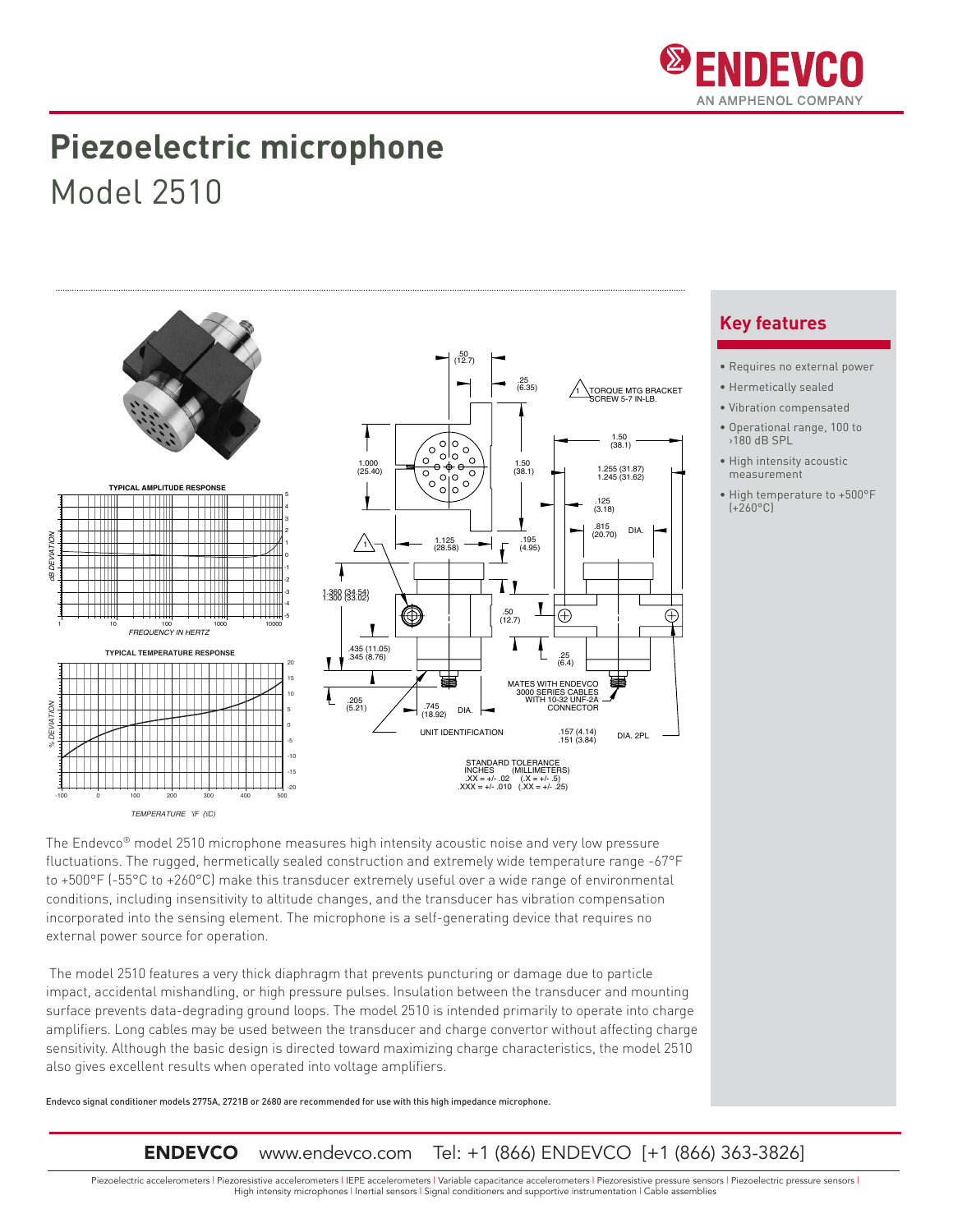

# Piezoelectric microphone

### **Model 2510**

### **Specifications**

The following performance specifications are typical values, referenced at +75°F (+24°C) and 100 Hz, unless otherwise noted.

| <b>CHARGE SENSITIVITY, Typical</b><br>pC rms @ 140 dB SPL [1]<br>31<br>pC rms/psi [2]<br>1069<br>pC rms/N/m <sup>2</sup> [3]<br>0.155<br>dB re 1 pC rms $@ 1$ $\mu$ bar<br>$-33.1$<br><b>RANGE</b><br>dB SPL<br>100 to $>180$<br><b>FREQUENCY RESPONSE</b><br>See Typical Amplitude Response<br><b>RESONANCE FREQUENCY</b><br>kHz<br>30<br><b>AMPLITUDE RESPONSE</b><br>Hz<br>$±1$ dB<br>2 to 4 kHz | <b>DYNAMIC CHARACTERISTICS</b> | Units |  |
|-----------------------------------------------------------------------------------------------------------------------------------------------------------------------------------------------------------------------------------------------------------------------------------------------------------------------------------------------------------------------------------------------------|--------------------------------|-------|--|
|                                                                                                                                                                                                                                                                                                                                                                                                     |                                |       |  |
|                                                                                                                                                                                                                                                                                                                                                                                                     |                                |       |  |
|                                                                                                                                                                                                                                                                                                                                                                                                     |                                |       |  |
|                                                                                                                                                                                                                                                                                                                                                                                                     |                                |       |  |
|                                                                                                                                                                                                                                                                                                                                                                                                     |                                |       |  |
|                                                                                                                                                                                                                                                                                                                                                                                                     |                                |       |  |
|                                                                                                                                                                                                                                                                                                                                                                                                     |                                |       |  |
|                                                                                                                                                                                                                                                                                                                                                                                                     |                                |       |  |
|                                                                                                                                                                                                                                                                                                                                                                                                     |                                |       |  |
|                                                                                                                                                                                                                                                                                                                                                                                                     |                                |       |  |
| $±3$ dB<br>Hz<br>1 to 10 kHz                                                                                                                                                                                                                                                                                                                                                                        |                                |       |  |
| <b>TEMPERATURE RESPONSE</b><br>See Typical Curve                                                                                                                                                                                                                                                                                                                                                    |                                |       |  |
| <b>AMPLITUDE LINEARITY</b><br>$\overline{dB}$<br>0.5                                                                                                                                                                                                                                                                                                                                                |                                |       |  |
| 120 to 164 dB SPL                                                                                                                                                                                                                                                                                                                                                                                   |                                |       |  |
| <b>ELECTRICAL CHARACTERISTICS</b>                                                                                                                                                                                                                                                                                                                                                                   |                                |       |  |
| <b>RESISTANCE</b><br>$M\Omega$<br>$\geq 20000$                                                                                                                                                                                                                                                                                                                                                      |                                |       |  |
| pF<br>CAPACITANCE<br>5200                                                                                                                                                                                                                                                                                                                                                                           |                                |       |  |
| Case ground insulated from mounting bracket.<br><b>GROUNDING</b>                                                                                                                                                                                                                                                                                                                                    |                                |       |  |
| Case isolated from mounting bracket by 1 $M\Omega$ ,                                                                                                                                                                                                                                                                                                                                                |                                |       |  |
| minimum                                                                                                                                                                                                                                                                                                                                                                                             |                                |       |  |
|                                                                                                                                                                                                                                                                                                                                                                                                     |                                |       |  |
| <b>ENVIRONMENTAL CHARACTERISTICS</b>                                                                                                                                                                                                                                                                                                                                                                |                                |       |  |
| <b>TEMPERATURE RANGE</b><br>-67°F to +500°F (-55°C to +260°C)                                                                                                                                                                                                                                                                                                                                       |                                |       |  |
| <b>Hermetically Sealed</b><br><b>HUMIDITY</b>                                                                                                                                                                                                                                                                                                                                                       |                                |       |  |
| <b>VIBRATION SENSITIVITY</b><br>< Output of unit at 105 dB SPL @ 1 g pk                                                                                                                                                                                                                                                                                                                             |                                |       |  |
| Up to 2 kHz                                                                                                                                                                                                                                                                                                                                                                                         |                                |       |  |
| <b>SINUSOIDAL VIBRATION LIMIT</b><br>150<br>g pk                                                                                                                                                                                                                                                                                                                                                    |                                |       |  |
| <b>SHOCK LIMIT</b><br>1000<br>g pk                                                                                                                                                                                                                                                                                                                                                                  |                                |       |  |
|                                                                                                                                                                                                                                                                                                                                                                                                     |                                |       |  |
| PHYSICAL CHARACTERISTICS                                                                                                                                                                                                                                                                                                                                                                            |                                |       |  |
| <b>DIMENSIONS</b><br>See Outline Drawing                                                                                                                                                                                                                                                                                                                                                            |                                |       |  |
| <b>WEIGHT</b><br>57(2.0)<br>gm (oz)                                                                                                                                                                                                                                                                                                                                                                 |                                |       |  |
| <b>CASE MATERIAL</b><br><b>Stainless Steel</b>                                                                                                                                                                                                                                                                                                                                                      |                                |       |  |
| <b>CONNECTOR</b><br>Coaxial, 10-32 Type, Mates Endevco 3000 Series                                                                                                                                                                                                                                                                                                                                  |                                |       |  |
| Cables                                                                                                                                                                                                                                                                                                                                                                                              |                                |       |  |
| <b>MOUNTING TORQUE</b><br>Ibf-in (Nm)<br>10(1.1)                                                                                                                                                                                                                                                                                                                                                    |                                |       |  |
| <b>CALIBRATION</b>                                                                                                                                                                                                                                                                                                                                                                                  |                                |       |  |
| SUPPLIED:<br>pC pk @ 140 dB SPL                                                                                                                                                                                                                                                                                                                                                                     |                                |       |  |
| pC rms @ 140 dB SPL<br><b>CHARGE SENSITIVITY</b>                                                                                                                                                                                                                                                                                                                                                    |                                |       |  |
| <b>CAPACITANCE</b><br>pF                                                                                                                                                                                                                                                                                                                                                                            |                                |       |  |

Tel: +1 (866) ENDEVCO [+1 (866) 363-3826] **ENDEVCO** www.endevco.com